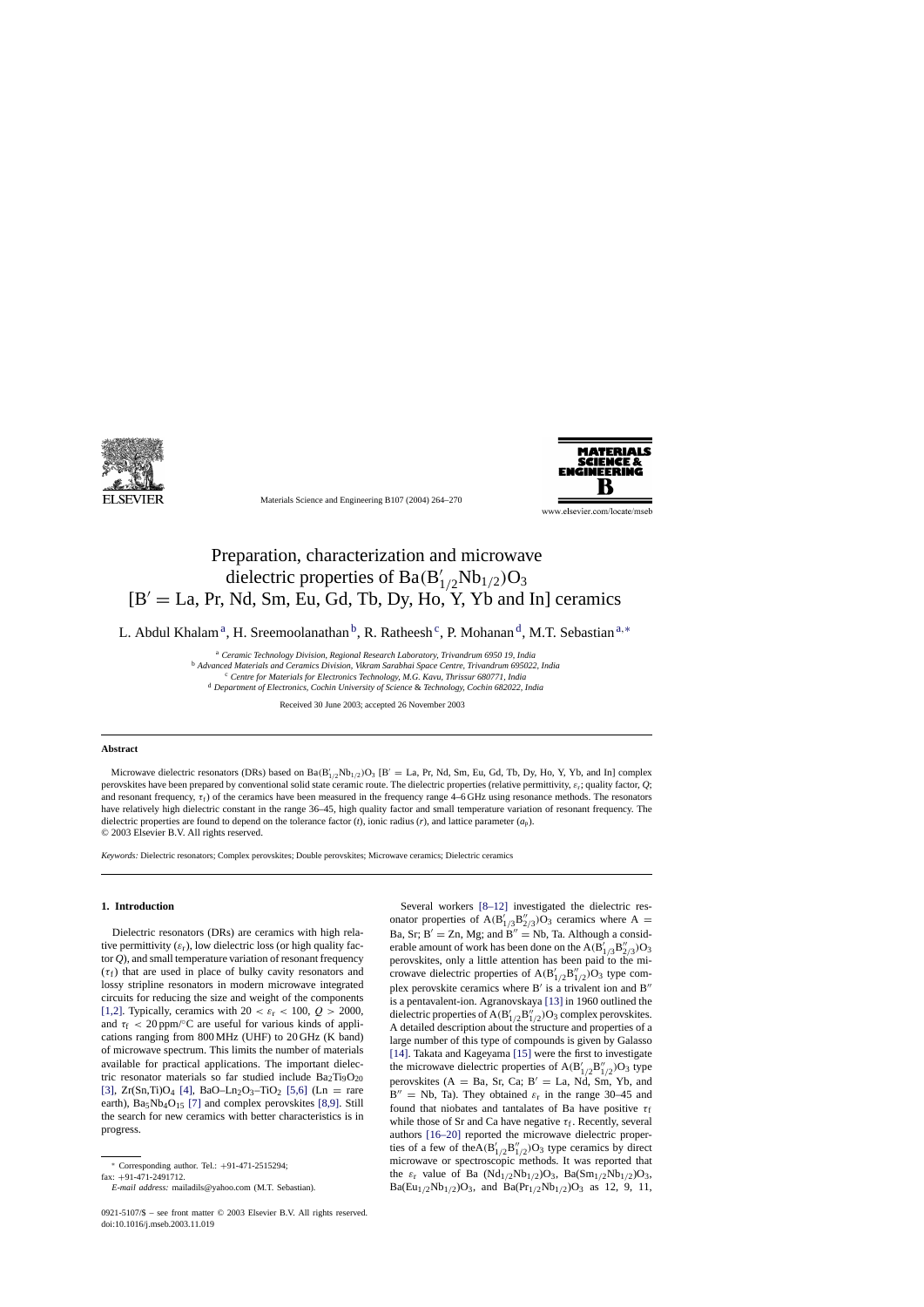*L. Abdul Khalam et al. / Materials Science and Engineering B107 (2004) 264–270* 265

<span id="page-1-0"></span>and 15, respectively in the microwave frequency region [\[20\]](#page-5-0) which were different from the report of Ikawa and Takemoto [\[21\],](#page-5-0) and Zurmuhlen et al. [\[17\].](#page-5-0) Since the dielectric constants reported by various research groups [\[15–17,19,20\]](#page-5-0) on some of the  $A(B'_{1/2}Nb_{1/2})O_3$  compounds are found to be contradicting, we have undertaken a detailed study on the preparation, characterization and microwave dielectric properties of  $Ba(B'_{1/2}Nb_{1/2})O_3$  $[B' = La, Pr, Nd, Sm, Eu, Gd, Tb, Dy, Ho, Yb, and In]$ ceramics.

## **2. Experimental**

The ceramic resonators  $Ba(B'_{1/2}Nb_{1/2})O_3$  [B' = La, Pr, Nd, Sm, Eu, Gd, Tb, Dy, Ho, Y, Yb, and In] were prepared by the conventional solid state ceramic route. Starting materials were high purity  $BaCO<sub>3</sub>$  (Aldrich Chemicals; 99.9%),  $Nb<sub>2</sub>O<sub>5</sub>$  (Nuclear Fuel Complex, Hyderabad; 99.9%) and rare earth oxides (Indian Rare Earths Ltd.; 99.99%). These powders were ball milled using distilled water for 36 h. The slurry was then dried and calcined in platinum crucibles at temperature 1375 °C for 4 h. After an intermediate grinding the powders were recalcined at the same temperature for the same duration and again ground well. The calcined powders were ground for 2 h in an agate mortar to get fine powders and mixed thoroughly with 4 wt.% PVA solution. The slurry was dried and uniaxially pressed into cylindrical compacts of 11–14 mm diameter under a pressure of about 150 MPa. The green compacts were initially fired at a rate of  $6^{\circ}$ C/min up to 800 °C and then at a rate of  $12$  °C/min to the sintering temperature. An intermediate soaking at 800 ◦C for 30 min was given to expel the binder (PVA). The sintering temperatures of the different  $Ba(B'_{1/2}Nb_{1/2})O_3$  compounds were in the range  $1575-1600\degree C$  for 4 h in air. The materials with tolerance factor,  $t > 0.98$  were found to have poor sinterablity. Materials with  $t > 0.98$  were sintered with the use of  $0.5-1$  wt.% of  $CeO<sub>2</sub>$ , as sintering aid, which was added to the calcined powder. In the case of  $Ba(In_{1/2}Nb_{1/2})O_3$  ceramic  $La_2O_3$  or  $MoO_3$  was used as sintering aid.  $Ba(B'_{1/2}Nb_{1/2})O_3$  materials whose tolerance factor  $t < 0.98$  were sintered well without any sintering aid. The bulk densities (*D*) of the sintered samples were measured by Archimedes method. Well polished samples were used for microwave measurements and powders of sintered specimens were used for recording X-ray diffraction (XRD) patterns.

The microwave dielectric properties of the samples were measured using HP 8510C Network Analyzer. The dielectric constant was obtained by the Hakki and Coleman method [\[22\]](#page-6-0) using  $TE_{011}$  mode. Quality factor was calculated from  $TE_{01\delta}$  mode by the cavity method [\[23\].](#page-6-0) The temperature variation of the resonant frequency was obtained by heating the sample and noting the variation of the resonant frequency (*f*0) at different temperatures.

#### **3. Results and discussion**

The  $Ba(B'_{1/2}Nb_{1/2})O_3$  [B' = In, Yb, Y, Ho, Dy, and Tb] ceramics with  $t > 0.98$  when fired without additive, showed a very poor sinterability and did not show any sign of sintered appearance, shrinkage or mechanical strength, even after firing at  $1650^{\circ}$ C for 4 h. The tolerance factor was calculated using the following equation [\[24\]](#page-6-0) modified for  $Ba(B'_{1/2}Nb_{1/2})O_3$  complex perovskite,

$$
t = \frac{r_{\text{Ba}} + r_0}{\sqrt{2}} \left[ \frac{r_{\text{B'}} + r_{\text{Nb}}}{2} + r_0 \right]^{-1} \tag{1}
$$

where  $r_A$ ,  $r_{B'}$ ,  $r_{Nb}$ , and  $r_0$  are the ionic radii of the constituent ions [\[25\].](#page-6-0)

The percentage densities of the ceramics with  $t > 0.98$ though fired at  $1650\degree$ C were very poor (see Table 1). But addition of 0.5–1 wt.% of CeO<sub>2</sub> [1 wt.% of La<sub>2</sub>O<sub>3</sub> or 0.5 wt.% MoO<sub>3</sub> in the case of  $Ba(In_{1/2}Nb_{1/2})O_3$ ] to the calcined powders, reduced the sintering temperature to 1575–1600 ◦C and enhanced the sintered density to 96–98% of the theoretical density with a corresponding improvement in their microwave dielectric properties. The percentage density of materials having tolerance factor,  $t < 0.98$  were in the range 97–98% without using sintering aid except for  $Ba(Gd_{1/2}Nb_{1/2})O_3$  ceramics. A comparison of measured density  $(D_M)$  and theoretical density  $(D_T)$  against ionic radii are given in [Fig. 1.](#page-2-0) The density decreases with the increase of ionic radii. However, the behaviors of Y and In are different and is due to the fact that they do not belong to the lanthanide group. It may be noted that the theoretical density is calculated assuming cubic symmetry. The perovskite cell parameter  $(a_p)$  in terms of the ionic radii of the ions forming a perfect cube was calculated using the following equation [\[24,25\]](#page-6-0)

$$
a_{\rm p} = \frac{(r_{\rm A} + r_0)}{\sqrt{2}} + 0.5r_{\rm B'} + 0.5r_{\rm Nb} + r_0
$$
 (2)

The equation assumes the unit cell as an ideal cube. The ionic radii are taken from Shannon [\[25\]](#page-6-0) for the appropriate co-ordination numbers. The addition of sintering aid improves the densification by solid solution effect [\[26\].](#page-6-0)

To understand the effect of  $CeO<sub>2</sub>$ , we studied five different compositions of Ba(Eu<sub>l/2</sub>Nb<sub>l/2</sub>)O<sub>3</sub> with 0.5, 1, 2, 5, and

Table 1

Variation of percentage density of  $Ba(B'_{1/2}Nb_{1/2})O_3$  ceramics having  $t >$ 0.98 with and without the sintering aid

| $B'$ element | Percentage density<br>(without sintering aid) | Percentage density<br>(with sintering aid) |  |  |  |
|--------------|-----------------------------------------------|--------------------------------------------|--|--|--|
| In           | 56                                            | 98                                         |  |  |  |
| Yb           | 60                                            | 97                                         |  |  |  |
| Y            | 74                                            | 96                                         |  |  |  |
| Ho           | 76                                            | 97                                         |  |  |  |
| Dy           | 77                                            | 96                                         |  |  |  |
| Tb           | 92                                            | 98                                         |  |  |  |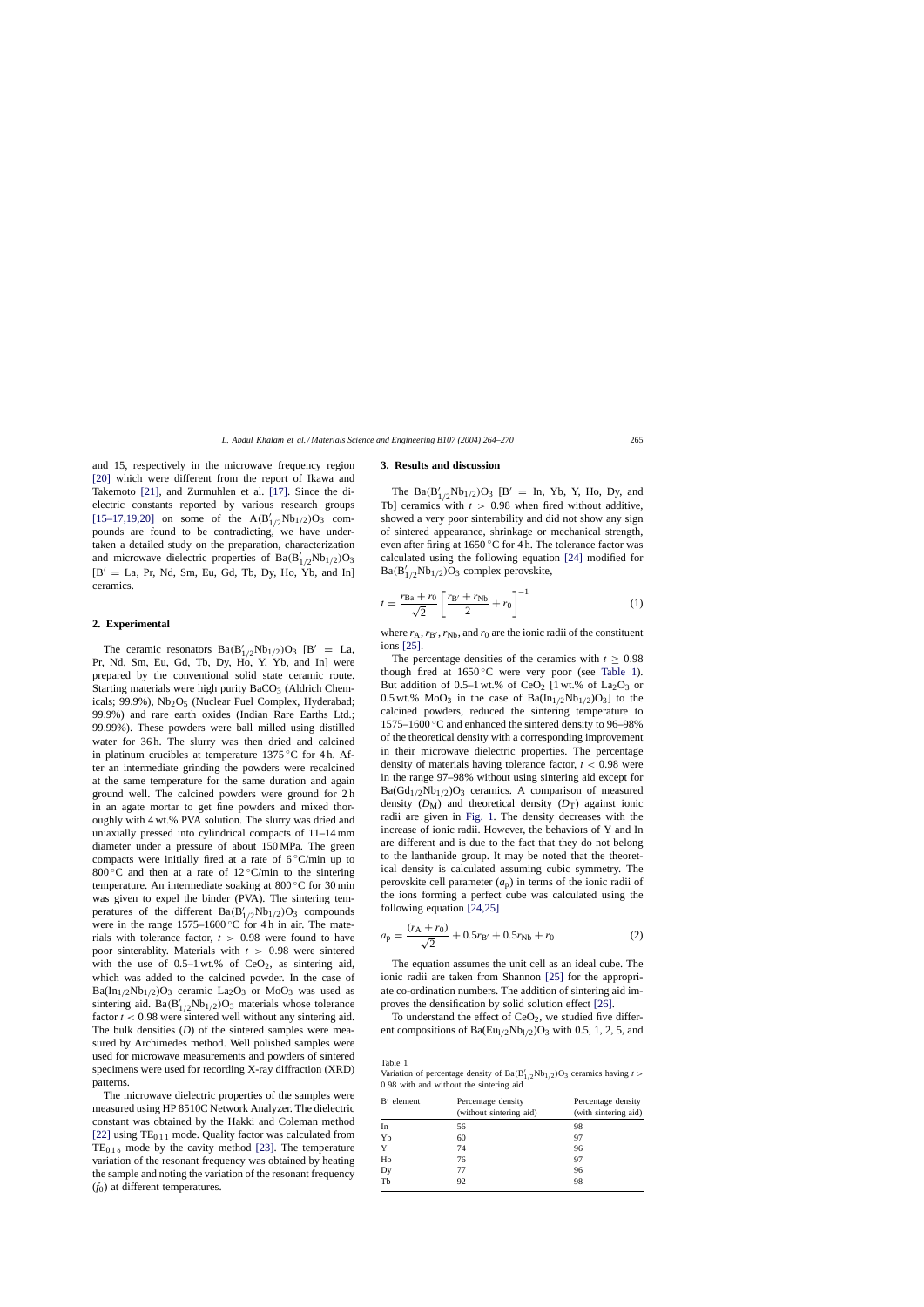<span id="page-2-0"></span>

Fig. 1. Variation of theoretical density  $(D_T)$  and measured density  $(D_M)$  of  $Ba(B'_{1/2}Nb_{1/2})O_3$  ceramics with ionic radius of B' ion.  $D_T$  was calculated assuming the cubic symmetry.

10 wt.% of  $CeO<sub>2</sub>$  as a sintering aid. Variations of the dielectric constant  $(\varepsilon_r)$  and the normalized Q factor  $(Qxf)$  with the addition of  $CeO<sub>2</sub>$  in different wt.% are shown in Fig. 2. It can be seen that the addition of  $CeO<sub>2</sub>$  decreases the  $\varepsilon<sub>r</sub>$  and *Q* factor in the microwave frequency range. But the bulk density and temperature coefficient of resonant frequency of these samples did not show any significant variation beyond 0.5 wt.% of  $CeO<sub>2</sub>$  content. Hence 0.5–1 wt.% of  $CeO<sub>2</sub>$  was chosen as optimum. Addition of  $MoO<sub>3</sub>$  instead of  $La<sub>2</sub>O<sub>3</sub>$  to  $Ba(In_{1/2}Nb_{1/2})O_3$  enhanced its densification and dielectric properties to a greater extent. By the addition of 0.5 wt.%  $MoO<sub>3</sub>$  to the calcined  $Ba(In<sub>1/2</sub>Nb<sub>1/2</sub>)O<sub>3</sub>$  powder, its density



Fig. 2. Variation of  $\varepsilon_r$  and  $Qxf$  of Ba(Eu<sub>1/2</sub>Nb<sub>1/2</sub>)O<sub>3</sub> ceramic with the addition of CeO<sub>2</sub>.

and dielectric constant were increased by 6%, normalized quality factor improved by 106% and there was no change in  $\tau_f$ .

Fig. 3 shows the X-ray diffraction patterns recorded from the powdered samples and are in agreement with earlier reports (JCPDS files 24-1144, 24-1142, 24-1053, 24-1042, 24-1030, 37-858, 31-137, 37-857, 14-116, 37-856, and [\[14,15\]\).](#page-5-0) However, XRD patterns of some of the materials showed splitting of the main reflections indicating a non-cubic symmetry. Crystal symmetries of  $Ba(B'_{1/2}Nb_{1/2})O_3$  perovskites are slightly different from cubic due to the large difference in ionic radii between  $B^{3+}$ and  $Nb<sup>5+</sup>$  [\[27\]](#page-6-0) ions. From the XRD pattern (Fig. 3), it is



Fig. 3. XRD patterns of  $Ba(B'_{1/2}Nb_{1/2})O_3$  ceramics show a gradual increase in the splitting of main peaks with the lowering of symmetry. (\*) represents an unidentified peak at  $2\theta \approx 35^\circ$ .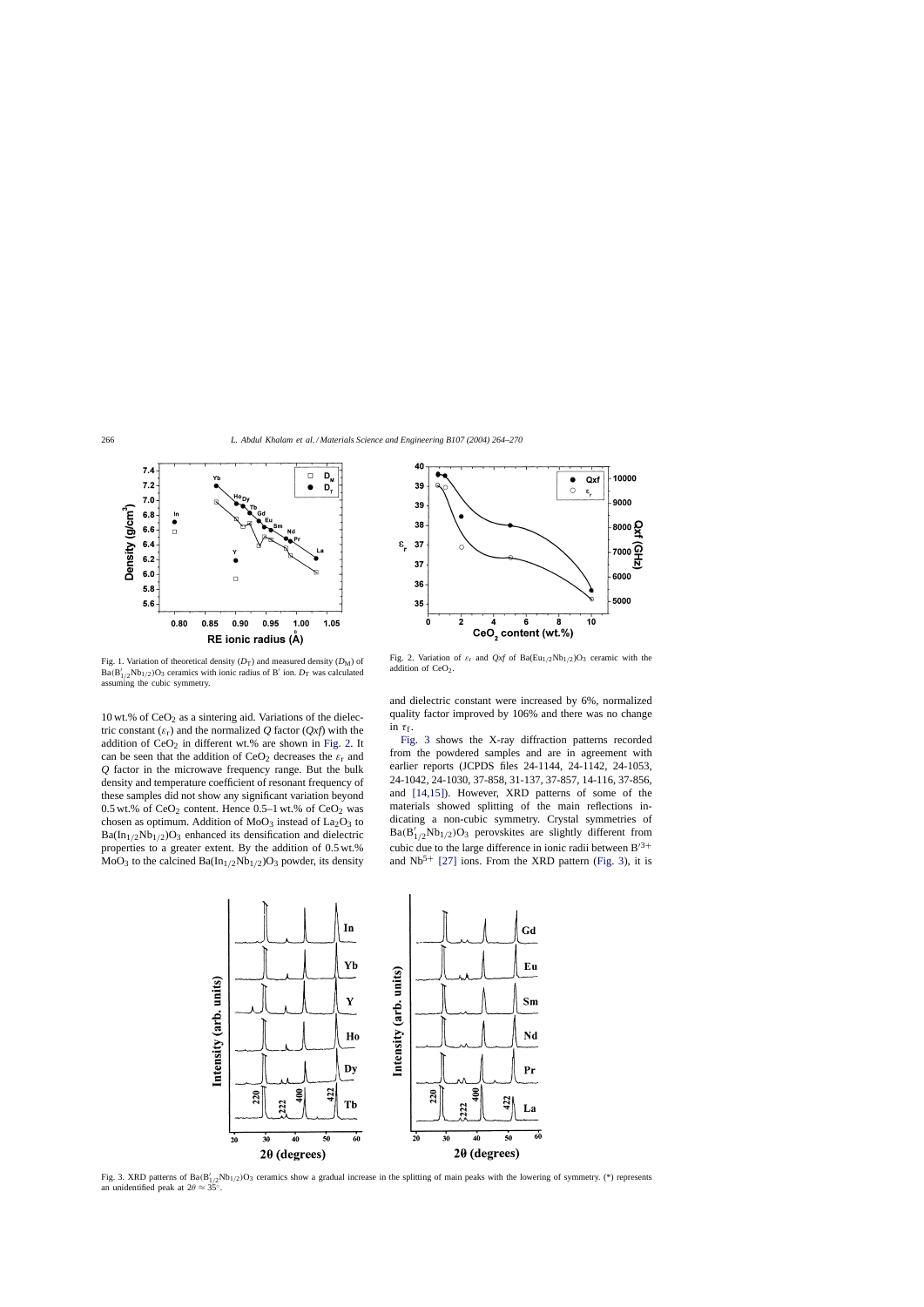<span id="page-3-0"></span>clear that the amount of splitting of the main reflections increased with the decrease of tolerance factor. Galasso [\[14\]](#page-5-0) reported the these compounds as face centered cubic with  $(NH_4)_3FeF_6$  structure. But some of the earlier as well as recent studies [\[16–18,28,29\]](#page-5-0) and JCPDS files 37–856, 857, 858 have shown that the room temperature symmetry of these compounds may be different from cubic. These studies showed that the room temperature symmetry of  $A(B'_{1/2}B''_{1/12})O_3$  can be cubic, tetragonal, orthorhombic or monoclinic depending on the tolerance factor (*t*) [\[16,17,26,27,30\].](#page-5-0) It was suggested that the difference in the crystal symmetry is due to the tilting of anion octahedra. A detailed description about the tilting of octahedra and their effect on the symmetry of perovskites was reported by Glazer [\[30,31\].](#page-6-0) It was shown [\[16–18\]](#page-5-0) that compounds with  $t < 0.985$  the symmetry is reduced from cubic due to antiphase or in-phase tilting of octahedra. Hence the splitting observed in some of our XRD patterns could be attributed to the lowering of symmetry. It is difficult to establish the correct symmetry and structure of these compounds from XRD because the scattering power of oxygen sub lattice is low and the tilt angle is being small [\[16–18,29\].](#page-5-0) Several authors [\[16–18,29\]](#page-5-0) reported that complex perovskite compounds with non-cubic symmetry at room temperature are transformed to cubic at high temperature. Recently, these compounds have been reported as cubic by Koshy et al. [\[20,32\],](#page-5-0) as tetragonal by Zurmuhlen et al. [\[17\],](#page-5-0) as monoclinic by Henmi et al. [\[27\]](#page-6-0) and as cubic by Brixner [\[33\]](#page-6-0) except  $Ba(La_{1/2}Nb_{1/2})O_3$  which is tetragonally distorted. In our XRD patterns an additional peak at  $2\theta \approx 35^\circ$  is observed in all the compounds with  $t < 0.985$  whereas it is completely absent in the materials with  $t > 0.985$ (see [Fig. 3\).](#page-2-0) Neutron diffraction and Raman spectroscopic studies are needed to determine precisely the structure and symmetry of these compounds. A detailed report on the structure and symmetry of  $Ba(B'_{1/2}Nb_{1/2})O_3$  as studied using neutron diffraction, synchrotron radiation and spectroscopic methods is in progress and will be published elsewhere.

The microwave dielectric properties of  $Ba(B'_{1/2}Nb_{1/2})O_3$ ceramics are given in Table 2. The different  $Ba(B'_{1/2}Nb_{1/2})$ - $O_3$  compounds have high  $\varepsilon_r$  which are in the range 36–45. The  $\varepsilon_{\rm r}$  of Ba(B<sup>'</sup><sub>1/2</sub>Nb<sub>1/2</sub>)O<sub>3</sub> ceramics was also calculated using the following Clausius–Mosotti equation are given in Table 2

$$
\varepsilon_{\rm r} = \frac{3V + 8\pi\alpha_{\rm D}}{3V_{\rm m} - 4\pi\alpha_{\rm D}}\tag{3}
$$

where  $\alpha_D$  is the total dielectric polarizability and  $V_m$  is the molar volume. The observed dielectric polarizability was calculated by Clausius–Mosotti equation, given by

$$
\alpha_{\text{observed}} = \frac{3V_{\text{m}}(\varepsilon_{\text{r}} - 1)}{4\pi(\varepsilon_{\text{r}} + 2)}\tag{4}
$$

and the theoretical dielectric polarizability by the total polarizabilities of constituent elements [\[34\].](#page-6-0) Theoretical dielectric polarisabilities show a shift from the observed ones. The variations in calculated  $\varepsilon_{r}$  (using Eq. (3)) from the experimental  $\varepsilon_{\rm r}$  of Ba $(B'_{1/2}Nb_{1/2})O_3$  ceramics are due to this shift of  $\alpha_{\text{theoretical}}$  from  $\alpha_{\text{observed}}$ .

The percentage shift of theoretical dielectric polarizability from the observed value is calculated by the following equation [\[35\]](#page-6-0)

$$
\frac{\alpha_{\text{observed}} - \alpha_{\text{theoretical}}}{\alpha_{\text{observed}}} \times 100\%
$$
 (5)

Experimentally obtained  $\varepsilon_r$  is greater than the calculated  $\varepsilon_r$  since  $\alpha_{\text{observed}}$  is greater than  $\alpha_{\text{theoretical}}$ . Since the correct symmetry of all the compounds are not known, the cell volumes are calculated using cubic perovskite cell parameter  $(a<sub>p</sub>)$  using [Eq. \(2\).](#page-1-0) The actual unit cell symmetry may slightly deviates from cubic for each  $Ba(B'_{1/2}Nb_{1/2})O_3$ ceramic. Qualitatively, the deviation is directly related to *t*.

Table 2

Some lattice constants and microwave dielectric properties of different  $Ba(B'_{1/2}Nb_{1/2})O_3$  perovskites

| $B'$ element    | r(A)  | $a_{p}$ (Å) | $(%)$ D |         | $\alpha$ <sub>theoretical</sub> | $\alpha_{\text{observed}}$ | $(\%)$ $\Delta \alpha$ | $\varepsilon$ <sub>observed</sub> | $\mathcal{E}_{calculated}$ | $\Delta \varepsilon_{\rm r}$ | $Q \times f$ (GHz) | $\tau_f$ (ppm/°C) |
|-----------------|-------|-------------|---------|---------|---------------------------------|----------------------------|------------------------|-----------------------------------|----------------------------|------------------------------|--------------------|-------------------|
| La              | 1.032 | 4.2961      | 97      | 0.95633 | 17.45                           | 17.730                     | 1.579                  | 45                                | 36.2                       | 8.8                          | 5,700              | 7.0               |
| Pr              | 0.990 | 4.2751      | 97      | 0.96557 | 17.08                           | 17.459                     | 2.199                  | 44.5                              | 33.3                       | 11.2                         | 28,500             | $-22$             |
| Nd              | 0.983 | 4.2716      | 98      | 0.96712 | 16.92                           | 17.403                     | 2.775                  | 44                                | 31.0                       | 13.0                         | 11.700             | 10                |
| Sm              | 0.958 | 4.2591      | 98      | 0.97272 | 16.79                           | 17.224                     | 2.549                  | 43                                | 31.2                       | 11.8                         | 18,400             | 9.0               |
| Eu              | 0.947 | 4.2536      | 98      | 0.97521 | 16.68                           | 17.070                     | 1.406                  | 40                                | 33.6                       | 6.4                          | 40,200             | 6.7               |
| Gd              | 0.938 | 4.2491      | 95      | 0.97725 | 16.60                           | 17.015                     | 2.439                  | 40                                | 30.0                       | 10.1                         | 5.700              | 4.6               |
| Tb              | 0.923 | 4.2416      | 98      | 0.98067 | 16.54                           | 16.894                     | 2.095                  | 39                                | 30.5                       | 8.5                          | 52,400             | $-2.0$            |
| Dy              | 0.912 | 4.2361      | 96      | 0.98320 | 16.45                           | 16.825                     | 2.229                  | 38.9                              | 30.0                       | 8.9                          | 20,600             | $-3.6$            |
| Ho              | 0.901 | 4.2306      | 97      | 0.98573 | 16.40                           | 16.746                     | 2.066                  | 38                                | 30.2                       | 7.8                          | 21,600             | $-10.8$           |
| Y               | 0.900 | 4.2301      | 96      | 0.98597 | 16.32                           | 16.689                     | 2.211                  | 37                                | 29.0                       | 8.1                          | 49,600             | 15                |
| Yb              | 0.868 | 4.2141      | 97      | 0.99343 | 16.21                           | 16.404                     | 1.213                  | 36                                | 30.3                       | 5.9                          | 38,100             | 2.0               |
| In <sup>a</sup> | 0.800 | 4.1801      | 98      | 1.00967 | 15.73                           | 16.069                     | 2.140                  | 36                                | 28.5                       | 7.5                          | 14,200             | 17                |
| $In^b$          | 0.8   | 4.1801      | 98      | 1.00967 | 15.73                           | 16.169                     | 2.746                  | 39                                | 28.5                       | 10.5                         | 30,700             | 17                |

Percent *D* represents the percentage density, percent  $\alpha$  represent the percentage shift in dielectric polarisability.

<sup>a</sup> Sintered with La<sub>2</sub>O<sub>3</sub> additive.<br><sup>b</sup> Sintered with MoO<sub>3</sub>.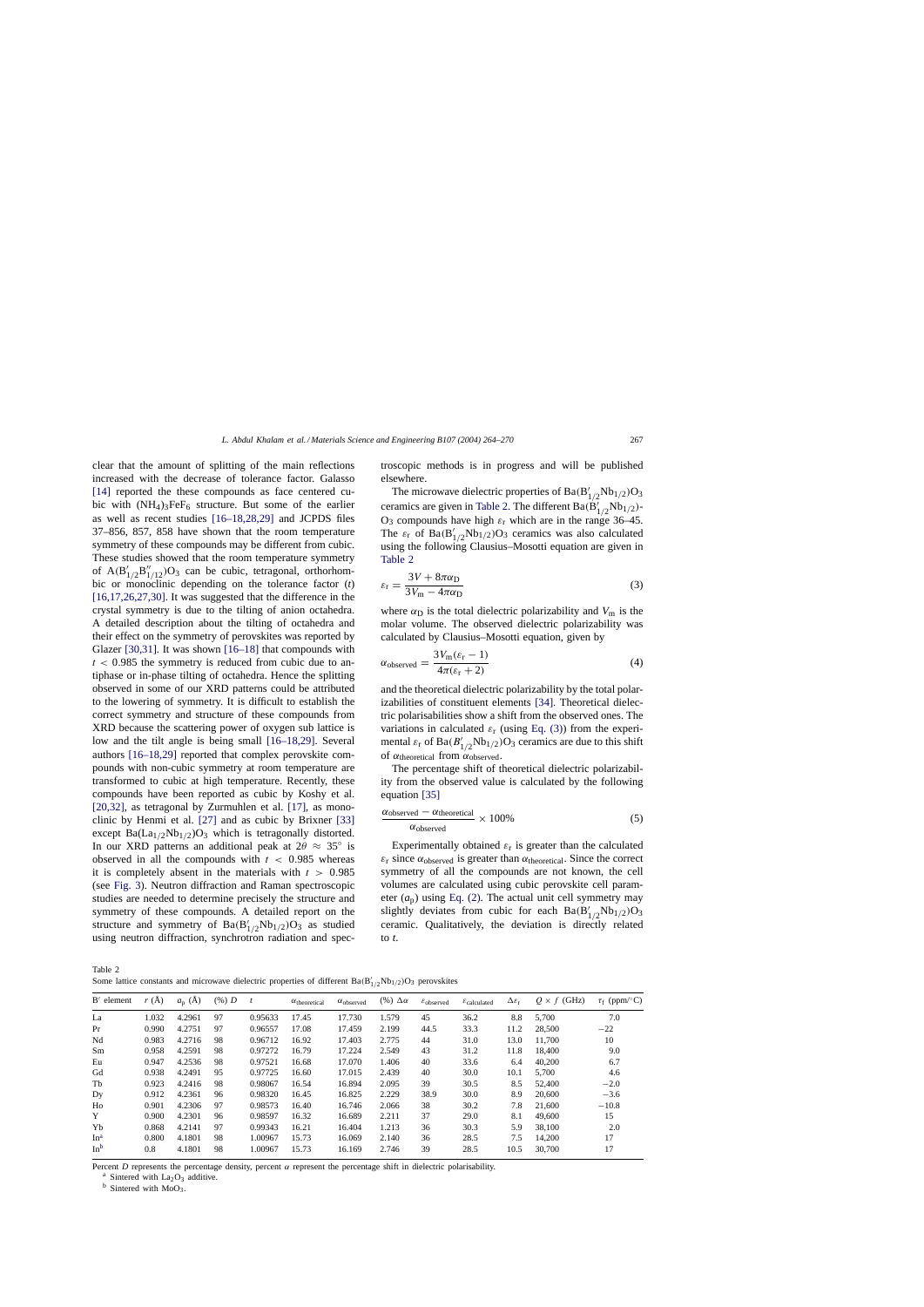<span id="page-4-0"></span>

Fig. 4. Variation of dielectric constant, ionic polarizability, and bond valence with ionic radii of  $B'$  ions. Dotted lines separate the untilted (U), antiphase tilted (A), and inphase tilted (I) regions given by Reaney et al. [\[18\]. I](#page-5-0)n and Y are non lanthanides.

Fig. 4 shows the variation of  $\varepsilon_{r}$  of  $Ba(B'_{1/2}Nb_{1/2})O_3$  ceramics with ionic radii of  $B^{3+}$  ions. The dielectric constant increases with the increase in ionic radius. The ionic polarizability of  $B'$  ions also increase with the increase in ionic radius. The variation of dielectric constant with tolerance factor (*t*) is shown in Fig. 5, which is in agreement with that of Reaney et al. [\[18\].](#page-5-0) The small differences in *t* may be due to the fact that, Reaney et al. used the ionic radii given by Muller and Roy [\[36\]](#page-6-0) to calculate the tolerance factor. In the present case we have calculated the tolerance factor using the ionic radii given by Shannon [\[25\].](#page-6-0) The inphase, antiphase, and untilted regions are marked in Figs. 4–7. Anti-phase tilting is within the tolerance factor range 0.967–0.987 (Fig. 5). Corresponding to this antiphase tilting the ionic radii range is 0.9–0.983 (Fig. 4). The  $\varepsilon_{\rm r}$  of  ${\rm Ba}(B'_{1/2}Nb_{1/2}){\rm O}_3$  ceramics decrease with increase in *t* as shown in Fig. 5. Since *t*



Fig. 5. Variation of dielectric constant and temperature coefficient of resonant frequency with the tolerance factor. Dotted lines separate the untilted (U), antiphase tilted (A), and inphase tilted (I) regions given by Reaney et al. [\[18\].](#page-5-0)



Fig. 6. Variation of  $\varepsilon_r$  and  $\tau_f$  of Ba(B'<sub>1/2</sub>Nb<sub>1/2</sub>)O<sub>3</sub> ceramics with bond length of B –O. (U), (A), and (I) are untilted, antipliase tilted and inphase tilted regions with respect to the corresponding tolerance factor ranges.

is related to packing of ions in the perovskite cell, when *t* deviates from 1, the perovskite cell gets deformed and the symmetry is lowered from cubic. Any deviation from cubic symmetry results in extra polarization, which is reflected in the dielectric constant [\[26\].](#page-6-0) Thus, larger the deviation from the cubic symmetry, larger is the  $\varepsilon_r$  (see [Table 2\).](#page-3-0) The values of  $\varepsilon_r$  reported here are in good agreement with earlier reports on some of the compounds for which data is available, measured by direct microwave methods or spectroscopic methods [\[15–17\], b](#page-5-0)ut very different from a recent report [\[20\]. T](#page-5-0)he  $\varepsilon_{\rm r}$  of Ba(B<sup>'</sup><sub>1/2</sub>Nb<sub>1/2</sub>)O<sub>3</sub> ceramics increases with increase in dielectric polarizability ([Table 2\),](#page-3-0) in agreement with earlier reports [\[35,37,38\].](#page-6-0)

The different  $Ba(B'_{1/2}Nb_{1/2})O_3$  compounds have relatively high quality factor (*Qxf*) up to 50,000 (see [Table 2\).](#page-3-0) The temperature coefficient of resonant frequency  $(\tau_f)$  of  $Ba(B'_{1/2}Nb_{1/2})O_3$  compositions are given in [Table 2.](#page-3-0) The



Fig. 7. Variation of  $\varepsilon_r$  and  $\tau_f$  with bond length B'–O of Ba $(B'_{1/2}Nb_{1/2})O_3$ ceramics. (U) (A), and (I) are untilted, antiphase tilted and inphase tilted regions with respect to the corresponding tolerance factor ranges. Non lanthanides Y and In are excluded.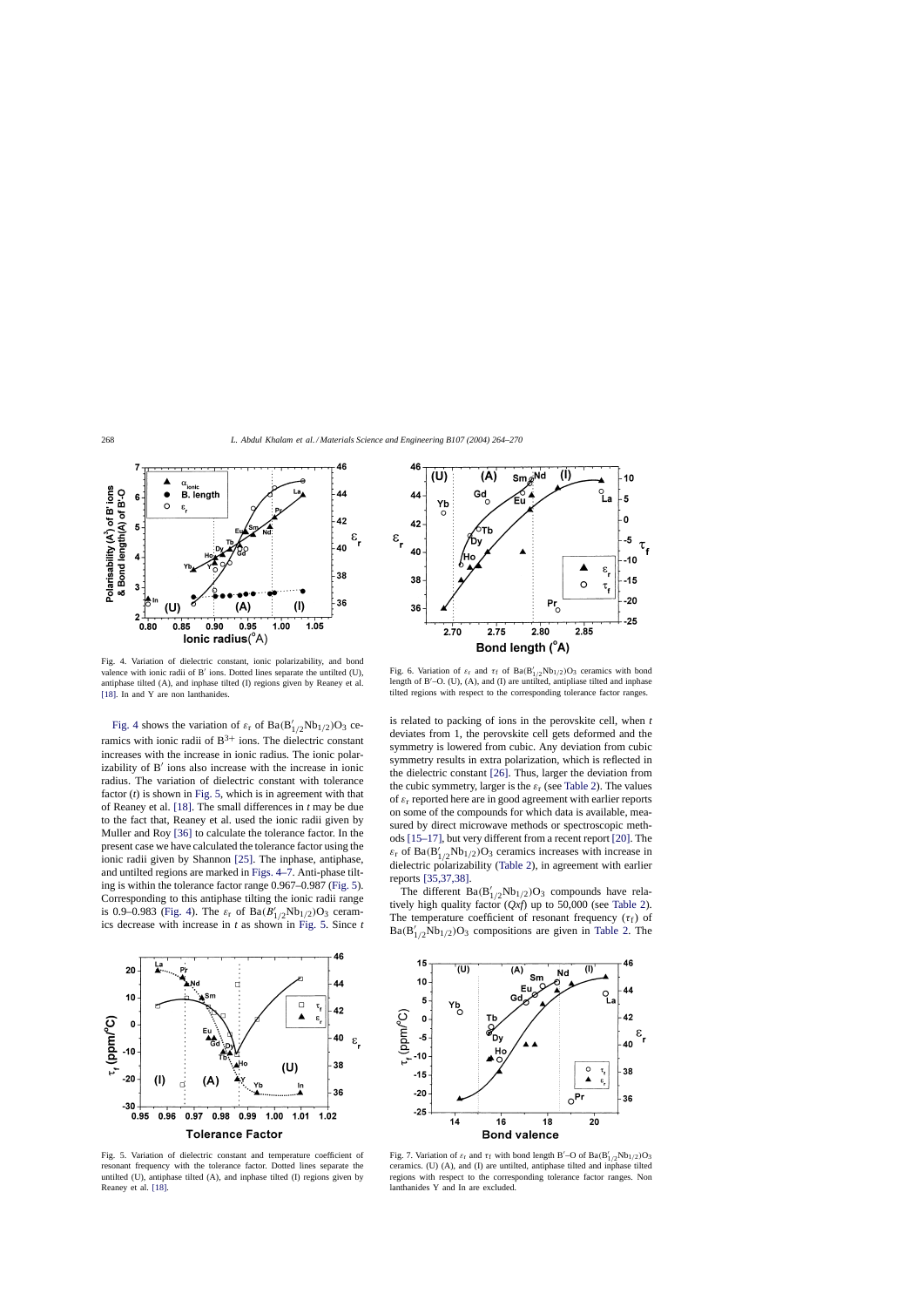<span id="page-5-0"></span>

Fig. 8. Percentage shift of dielectric polarizability and shift of dielectric constant of  $Ba(B'_{1/2}Nb_{1/2})O_3$  ceramics are plotted against the ionic radii of  $B'$  ions.

 $Ba(B'_{1/2}Nb_{1/2})O_3$  ceramics have low  $\tau_f$  values in the range from  $-22$  to +17 ppm/ $\degree$ C. The values vary non-linearly with tolerance factor as shown in [Fig. 5.](#page-4-0)

The bond valence was calculated from the bond parameters of Brown et al. [\[39\].](#page-6-0) [Figs. 6 and 7](#page-4-0) show the variation of  $\varepsilon_r$  and  $\tau_f$  with bond length and bond valence. The  $\varepsilon_r$  increases with the increase in bond length and bond valence. The  $\tau_f$  of Ba $(B'_{1/2}Nb_{1/2})O_3$  ceramics increases with bond length and bond valence in the antiphase tilted region. Park and Yoon [\[35\]](#page-6-0) and Kim et al. [\[38\]](#page-6-0) reported a similar relation between bond valence and  $\tau_f$  in (Pb<sub>1−x</sub>Ca<sub>x</sub>)(Ca<sub>1/3</sub>Nb<sub>2/3</sub>)O<sub>3</sub>, and  $(Pb_{1-x}Ca_x)(Mg_{1/3}Ta_{2/3})O_3$ . Both the theoretical and observed dielectric polarizabilities ( $α$ <sub>theoretical</sub> and  $α$ <sub>observed</sub>) decrease with increase in tolerance factor (shown in [Table 2\).](#page-3-0) Due to tilting the effective size of the ion in the center of the oxygen octahedra is changed [\[25\]](#page-6-0) and hence there is a variation in the shift of  $\alpha$ <sub>theoretical</sub> from  $\alpha$ <sub>observed</sub>. The percentage shift of  $\alpha$ <sub>theoretical</sub> from  $\alpha$ <sub>observed</sub> is shown in [Table 2.](#page-3-0) Fig. 8 shows the percentage shift of  $\alpha_{\text{observed}}$  from  $\alpha_{\text{theoretical}}$  and the shift of  $\varepsilon_{\text{observed}}$  from  $\varepsilon_{\text{theoretical}}$  as a function of ionic radii of B' ions. These shifts are maximum for Nd and minimum for Yb. The  $\alpha$ <sub>theoretical</sub> and  $\alpha$ <sub>observed</sub> were calculated based on the assumed cubic symmetry. Therefore, the larger shift in  $\varepsilon_{\text{observed}}$  and  $\alpha_{\text{observed}}$  from their theoretical values may be due to the deviation of  $Ba(B'_{1/2}Nb_{1/2})O_3$  ceramics from the cubic symmetry.

### **4. Conclusion**

The  $Ba(B'_{1/2}Nb_{1/2})O_3$  [B' = La, Pr, Nd, Sm, Eu, Gd, Tb, Dy, Ho, Y, Yb, and In] were prepared by conventional solid state ceramic route. The compounds based on In, Yb, Y, Ho, Dy, and Tb have poor sinterability. Addition of 0.5 wt.% of  $CeO<sub>2</sub>$  as sintering aid improved their sinterability except in the case of In.  $La_2O_3$  and  $MoO_3$  are found to be good sintering aids for  $Ba(In_{1/2}Nb_{1/2})O_3$ . The use of MoO<sub>3</sub> as sintering aid increased the Q factor of  $Ba(In_{1/2}Nb_{1/2})O_3$  without affecting its  $\tau_f$ . The Ba $(B'_{1/2}Nb_{1/2})O_3$  ceramics show high  $\varepsilon_r$  in the range 36–45, high quality factor and low  $\tau_f$ . The microwave dielectric properties are found to be related to the tolerance factor and octahedral tilts. The  $\varepsilon_r$  of  $Ba(B'_{1/2}Nb_{1/2})O_3$  ceramics increase with the dielectric polarizability. bond valence, bond length and ionic radii of the B' ions. The  $\tau_r$  of Ba(B'<sub>1/2</sub>Nb<sub>1/2</sub>)O<sub>3</sub> ceramics increase with the bond length and bond valence in the antiphase tilted region. The percentage shift of dielectric polarisability and the shift of obtained dielectric constant from their theoretical values indicate a lowering of symmetry of  $Ba(B'_{1/2}Nb_{1/2})O_3$ ceramics from cubic.

#### **Acknowledgements**

The authors are grateful to Task Force, CSIR for financial support.

#### **References**

- [1] D. Kajfez, P. Guillon, Dielectric Resonators, Artech House, Massachusetts, 1986.
- [2] W. Wersing, Curr. Opin. Sol. State Mater. Sci. 1 (1996) 715.
- [3] H.M. O'Bryan, J. Thompson Jr., J.K. Plourde, J. Am. Ceram. Soc. 57 (1974) 450.
- [4] G. Wolfram, H.E. Gobels, Mater. Res. Bull. 16 (1984) 1455.
- [5] H. Sreemoolanadhan, M.T. Sebastian, P. Mohanan, Br. Ceram. Trans. J. 95 (1996) 79.
- [6] D. Kolar, S. Gaberseck, Z. Stadler, D. Suvorov, Ferroelectrics 27 (1980) 269.
- [7] H. Sreemoolanadhan, M.T. Sebastian, P. Mohanan, Mater. Res. Bull. 30 (1995) 653.
- [8] Y. Kawashima, M. Nishida, I. Ueda, H. Ouchi, J. Am. Ceram. Soc. 60 (1983) 421.
- [9] S. Nomura, K. Toyama, K. Kaneta, Jpn. J. Appl. Phys. 21 (1992) L624.
- [10] R. Ratheesh, M.T. Sebastian, M.E. Tobar, J. Hartnett, D.G. Blair, J. Phys. D: Appl. Phys. 32 (1999) 2821.
- [11] P.K. Davies, J. Tong, T. Negas, J. Am. Ceram. Soc. 80 (1997) 1727.
- [12] L. Chai, M.A. Akbas, P.K. Davies, J.B. Parise, Mater. Res. Bull. 32 (1997) 1261.
- [13] A.I. Agranovskaya, Bull. Acad. Sci. USSR Phys. Ser. 24 (1960) 1271.
- [14] F.S. Galasso, Structure, Properties and Preparation of Perovskite Type Compounds, Pergamon Press, 1969.
- [15] M. Takata, K. Kageyama, J. Am. Ceram. Soc. 72 (1989) 1955.
- [16] R. Zurmuhlen, E.L. Colla, D.C. Dube, J. Petzelt, I. Reaney, A. Bell, N. Setter, J. Appl. Phys. 76 (1994) 5864.
- [17] R. Zurmuhlen, J. Petzelt, S. Kamba, G. Kozlov, B. Volkov, B. Gorshunov, D.C. Dube, A. Tagentsev, N. Setter, J. Appl. Phys. 77 (1995) 5351.
- [18] I.M. Reaney, E.L. Colla, N. Setter, Jpn. J. Appl. Phys. 33 (1994) 3984.
- [19] H. Sreemoolanadhan, J. Isac, M.T. Sebastian, K.A. Jose, P. Mohanan, Ceram. Int. 21 (1995) 385.
- [20] J. Koshy, J. Kurian, J.K. Thomas, Y.P. Yadava, A.D. Damodaran, Jpn. J. Appl. Phys. 33 (1994) 117.
- [21] H. Ikawa, M. Takemoto, Mater. Chem. Phys. 79 (2003) 222.